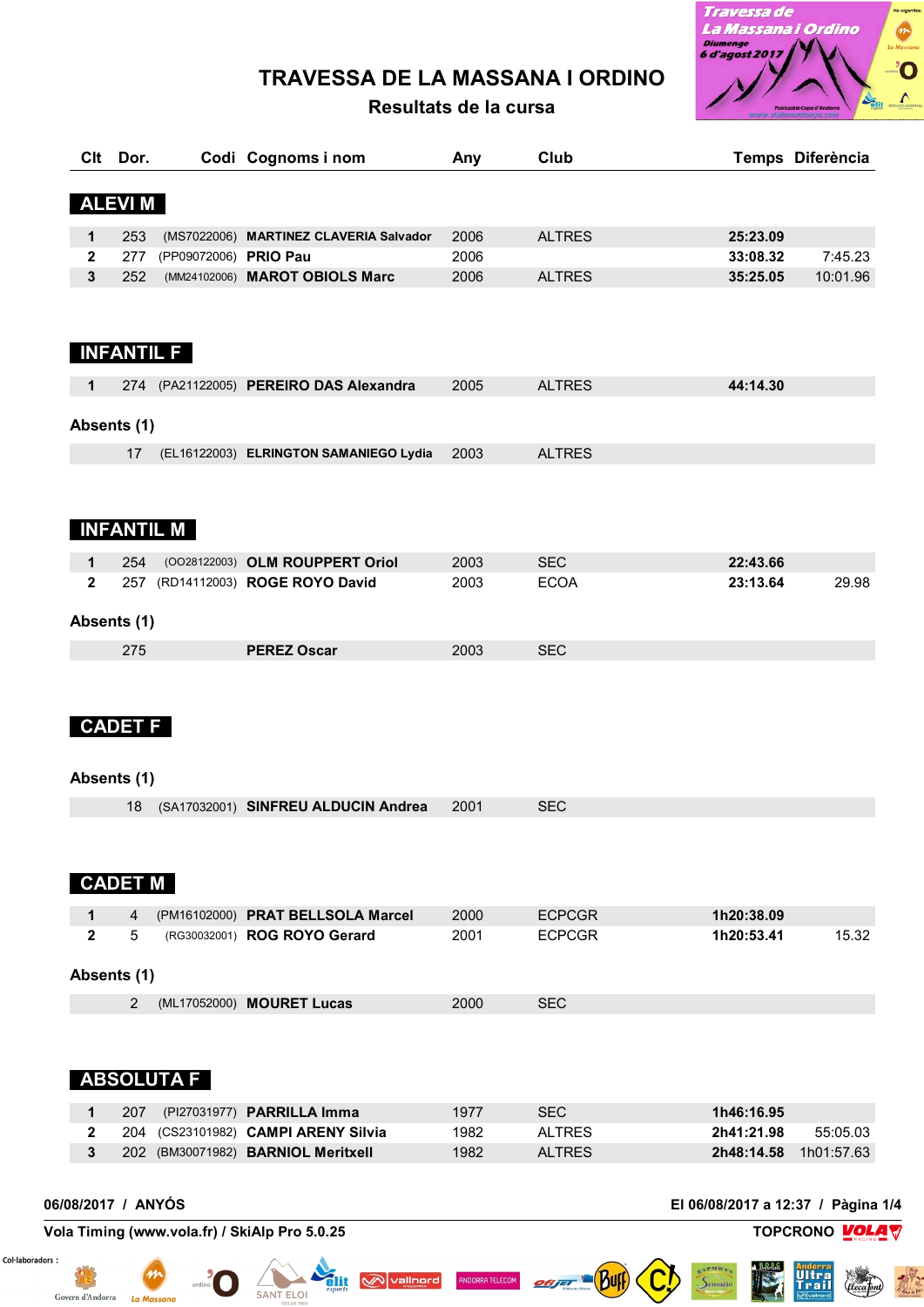

#### **TRAVESSA DE LA MASSANA I ORDINO Resultats de la cursa**

| Clt | Dor.        |  | Codi Cognoms i nom                   | Any  | Club          |            | Temps Diferència |  |  |
|-----|-------------|--|--------------------------------------|------|---------------|------------|------------------|--|--|
| 4   | 201         |  | (AJ9061983) ARTUNEDO Jamaica         | 1983 | <b>ALTRES</b> | 2h54:33.74 | 1h08:16.79       |  |  |
| 5   | 200         |  | (AA29121979) AGUIRRE RODAS Ana maria | 1979 | <b>ALTRES</b> | 4h35:28.01 | 2h49:11.06       |  |  |
|     | Absents (4) |  |                                      |      |               |            |                  |  |  |
|     | 203         |  | (BA18031962) BLUCHER ALTONA Ann      | 1962 | <b>CPA</b>    |            |                  |  |  |
|     | 205         |  | (OC10121968) ODowd" Cathy            | 1968 | <b>CPA</b>    |            |                  |  |  |
|     | 206         |  | (OC10071983) OLIVENCIA Cynthia       | 1983 | <b>ALTRES</b> |            |                  |  |  |
|     | 208         |  | (SN22051972) SAMANIEGO JOU Nuria     | 1972 | <b>ALTRES</b> |            |                  |  |  |

### **ABSOLUTA M**

| $\mathbf 1$    | 157 |                         | (CM29081982) CASAL MIR Marc               | 1982 | <b>SEC</b>    | 1h25:27.79 |            |
|----------------|-----|-------------------------|-------------------------------------------|------|---------------|------------|------------|
| $\overline{2}$ | 153 |                         | (AJ6101994) ALIS SANCHEZ Jordi            | 1994 | <b>ALTRES</b> | 1h33:33.47 | 8:05.68    |
| $\mathbf{3}$   | 177 |                         | (ML28081974) MARTINEZ CARNDELL Luis       | 1974 | <b>ALTRES</b> | 1h38:07.01 | 12:39.22   |
| 4              | 176 |                         | (MJ12051982) MARTINEZ BERGUILLO Jose 1982 |      | <b>ALTRES</b> | 1h38:17.82 | 12:50.03   |
| 5              | 166 |                         | (FC16061981) FERNNDEZ DOBARRO Carlos      | 1981 | <b>AAA</b>    | 1h39:08.39 | 13:40.60   |
| 6              | 174 |                         | (MD21081978) MARIN RODRIGUEZ Daniel       | 1978 | <b>CES</b>    | 1h40:39.12 | 15:11.33   |
| $\overline{7}$ | 162 |                         | (CP27081977) CORREIA Pedro                | 1977 | <b>AAA</b>    | 1h40:39.22 | 15:11.43   |
| 8              | 179 |                         | (MM27071983) MENIER POVOA Mario rui       | 1983 | <b>ALTRES</b> | 1h44:57.76 | 19:29.97   |
| 9              | 156 |                         | (CG30051973) CARNICE Gerard               | 1973 | <b>SEC</b>    | 1h45:20.11 | 19:52.32   |
| 10             | 184 |                         | (RS11071974) ROMAN Sergio                 | 1974 | <b>CES</b>    | 1h46:12.94 | 20:45.15   |
| 11             | 180 |                         | (MA3101985) MUOZ Albert                   | 1985 | <b>ALTRES</b> | 1h47:30.79 | 22:03.00   |
| 12             | 189 | (VO20061979) VIVE Oriol |                                           | 1979 | <b>SEC</b>    | 1h47:30.99 | 22:03.20   |
| 13             | 171 |                         | (LJ16021969) LLUCH TORRENT Jose           | 1969 | <b>CPA</b>    | 1h48:49.28 | 23:21.49   |
| 14             | 182 |                         | (PF10061992) PICORNELL GREZNER Francesc   | 1992 | <b>ECPCGR</b> | 1h50:20.72 | 24:52.93   |
| 15             | 183 |                         | (RC23011965) REYES COMORERA Carles        | 1965 | <b>CPA</b>    | 1h56:19.45 | 30:51.66   |
| 15             | 155 |                         | (BP17111982) BALSA ISERN Pere             | 1982 | <b>ALTRES</b> | 1h56:19.45 | 30:51.66   |
| 17             | 181 |                         | (OP23121982) OLIVAR Pablo                 | 1982 | <b>ALTRES</b> | 2h04:38.97 | 39:11.18   |
| 18             | 209 |                         | (SA23041994) SANFILLU PINEDA Alejandro    | 1994 |               | 2h06:18.14 | 40:50.35   |
| 19             | 167 |                         | (FS17081979) FRANCESCHI Silven            | 1979 | <b>ALTRES</b> | 2h06:24.30 | 40:56.51   |
| 20             | 161 |                         | (CA6041973) CORRALES DE PABLOS Augusto    | 1973 | <b>ALTRES</b> | 2h08:09.33 | 42:41.54   |
| 21             | 164 |                         | (EM20101991) EL BOUTAYBI AGHARBI Memoun   | 1991 | <b>ALTRES</b> | 2h12:33.53 | 47:05.74   |
| 22             | 168 |                         | (HJ29101975) HERRERO AGULLO Jose          | 1975 | <b>ALTRES</b> | 2h13:00.35 | 47:32.56   |
| 23             | 159 |                         | (CE7051966) CASTANYER MASOLIVER Enric     | 1966 | <b>ALTRES</b> | 2h13:50.34 | 48:22.55   |
| 24             | 170 |                         | (LO11071970) LLOVET Oscar                 | 1970 | <b>ALTRES</b> | 2h14:11.84 | 48:44.05   |
| 25             | 185 |                         | (SD20101969) SERRA GUILLAMET David        | 1969 | <b>ALTRES</b> | 2h14:20.37 | 48:52.58   |
| 26             | 165 |                         | (FR20011981) FERNANDES GONALVES Rui sergi | 1981 | <b>ALTRES</b> | 2h15:23.92 | 49:56.13   |
| 27             | 175 |                         | (MA31101986) MARQUES Alex                 | 1986 | <b>ALTRES</b> | 2h20:10.79 | 54:43.00   |
| 28             | 151 |                         | (AF10121972) ALBEROLA Francisco jose      | 1972 | <b>SEC</b>    | 2h23:40.55 | 58:12.76   |
| 29             | 187 |                         | (VT28051978) VALLS Toni                   | 1978 | <b>ALTRES</b> | 2h30:00.60 | 1h04:32.81 |
| 30             | 160 |                         | (CJ20101967) CASTELLS Jaume               | 1967 | <b>CPA</b>    | 2h30:13.71 | 1h04:45.92 |
| 31             | 163 |                         | (DM19111983) DE ALMEIDA Micael            | 1983 | <b>ALTRES</b> | 2h40:30.57 | 1h15:02.78 |
| 32             | 178 |                         | (MM26061967) MARTNEZ ABRIL Miquel         | 1967 | <b>ALTRES</b> | 2h51:37.05 | 1h26:09.26 |
| 33             | 172 |                         | (LC1091982) LOPEZ Christian               | 1982 | <b>ALTRES</b> | 2h54:34.84 | 1h29:07.05 |
| 34             | 154 |                         | (AO1021963) ALTABELLA PUJOL Oriol         | 1963 | <b>ALTRES</b> | 4h35:26.05 | 3h09:58.26 |

#### **Absents (7)**

(AA12081971) **ALFONSO Agust** 1971 ALTRES

NDORRA TELECOM

**06/08/2017 / ANYÓS El 06/08/2017 a 12:37 / Pàgina 2/4**

## **Vola Timing (www.vola.fr) / SkiAlp Pro 5.0.25 TOPCRONO VOLA**







Bul

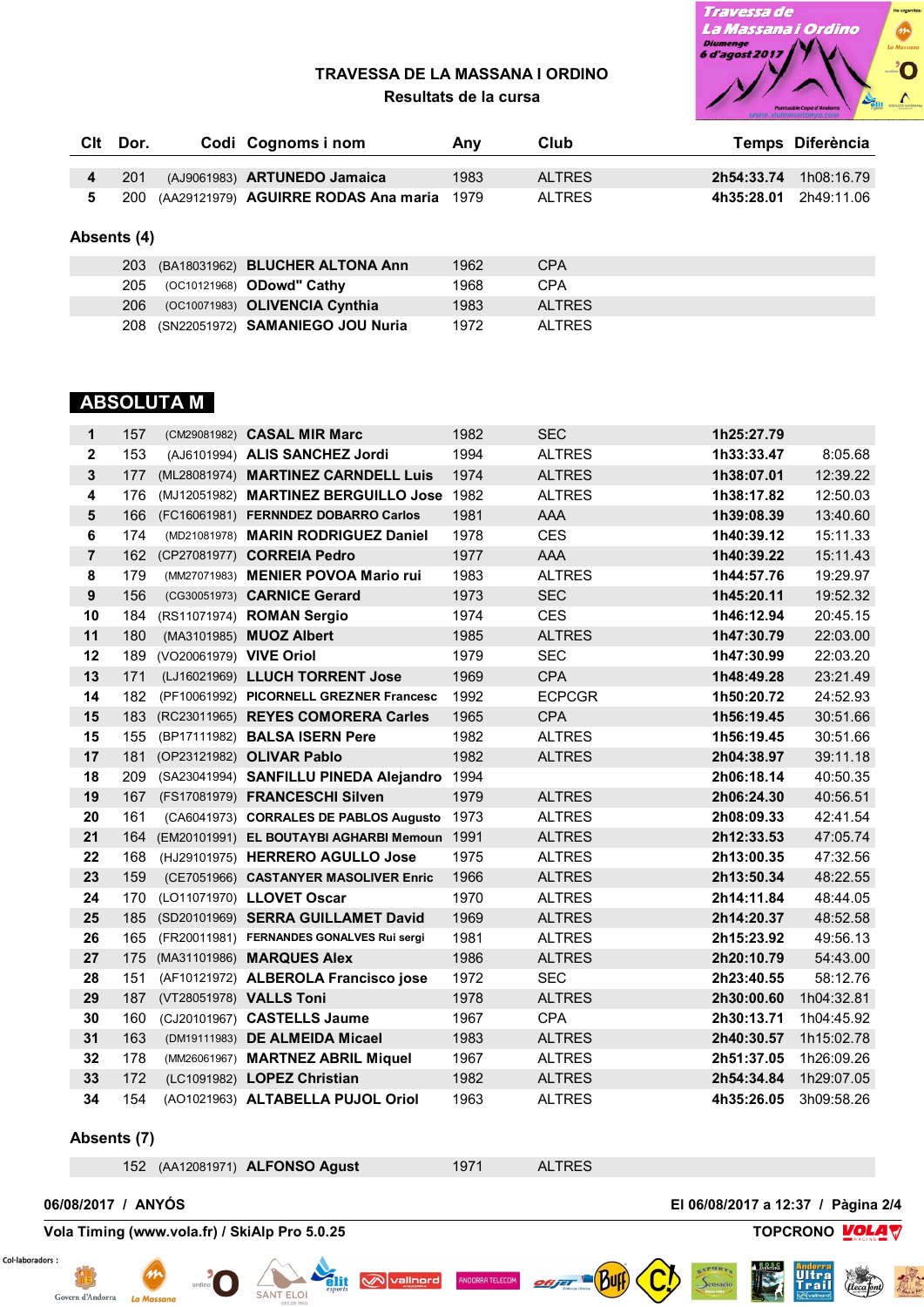

#### **TRAVESSA DE LA MASSANA I ORDINO Resultats de la cursa**

| Clt | Dor. | Codi Cognoms i nom                      | Anv  | Club          | Temps Diferència |
|-----|------|-----------------------------------------|------|---------------|------------------|
|     | 158  | (CO10071979) CASAL MIR Oscar            | 1979 | <b>SEC</b>    |                  |
|     | 169  | (LS29071961) LIGIER Serge gerard        | 1961 | AI TRES       |                  |
|     | 173  | (LJ15081962) LORENTE MARTINEZ Jordi     | 1962 | <b>CPA</b>    |                  |
|     | 186  | (SA22121998) SOLDEVILA BUSQUETS Arnau   | 1998 | SEC.          |                  |
|     | 188  | (VA21031973) VICENTE SOLER Alex         | 1973 | <b>ALTRES</b> |                  |
|     | 210  | (SJ01061957) SANTAMARIA MAS Joan Ignasi | 1957 |               |                  |

### **JUNIOR M**

#### **Absents (1)**

|  | 186 (SA22121998) SOLDEVILA BUSQUETS Arnau 1998 |  | <b>SEC</b> |
|--|------------------------------------------------|--|------------|
|--|------------------------------------------------|--|------------|

### **VETERA F**

|             | 207 | (PI27031977) <b>PARRILLA Imma</b>    | 1977 | <b>SEC</b>    | 1h46:16.95 |
|-------------|-----|--------------------------------------|------|---------------|------------|
| Absents (2) |     |                                      |      |               |            |
|             | 205 | (OC10121968) <b>ODowd" Cathy</b>     | 1968 | <b>CPA</b>    |            |
|             |     | 208 (SN22051972) SAMANIEGO JOU Nuria | 1972 | <b>ALTRES</b> |            |

## **VETERA M**

|              | 177  | (ML28081974) MARTINEZ CARNDELL Luis    | 1974 | <b>ALTRES</b> | 1h38:07.01 |          |
|--------------|------|----------------------------------------|------|---------------|------------|----------|
| $\mathbf{2}$ | 162  | (CP27081977) CORREIA Pedro             | 1977 | AAA           | 1h40:39.22 | 2:32.21  |
| 3            | 156  | (CG30051973) CARNICE Gerard            | 1973 | <b>SEC</b>    | 1h45:20.11 | 7:13.10  |
| 4            | 184  | (RS11071974) ROMAN Sergio              | 1974 | <b>CES</b>    | 1h46:12.94 | 8:05.93  |
| 5            | 171  | (LJ16021969) LLUCH TORRENT Jose        | 1969 | <b>CPA</b>    | 1h48:49.28 | 10:42.27 |
| 6            | 161  | (CA6041973) CORRALES DE PABLOS Augusto | 1973 | <b>ALTRES</b> | 2h08:09.33 | 30:02.32 |
|              | 168  | (HJ29101975) HERRERO AGULLO Jose       | 1975 | <b>ALTRES</b> | 2h13:00.35 | 34:53.34 |
| 8            | 170. | (LO11071970) LLOVET Oscar              | 1970 | <b>ALTRES</b> | 2h14:11.84 | 36:04.83 |
| 9            |      | 185 (SD20101969) SERRA GUILLAMET David | 1969 | <b>ALTRES</b> | 2h14:20.37 | 36:13.36 |
| 10           | 151  | (AF10121972) ALBEROLA Francisco jose   | 1972 | <b>SEC</b>    | 2h23:40.55 | 45:33.54 |

### **Absents (2)**

|  | 152 (AA12081971) <b>ALFONSO Agust</b> | 1971 | <b>ALTRES</b> |
|--|---------------------------------------|------|---------------|
|  | 188 (VA21031973) VICENTE SOLER Alex   | 1973 | ALTRES        |

### **MASTER F**

Govern d'Andorra

#### **Absents (1)** 203 (BA18031962) **BLUCHER ALTONA Ann** 1962 CPA**06/08/2017 / ANYÓS El 06/08/2017 a 12:37 / Pàgina 3/4 Vola Timing (www.vola.fr) / SkiAlp Pro 5.0.25 TOPCRONO VOLA** Col·laboradors : **Andorra** Mala vallnord **INDORRA TELECO** SAN